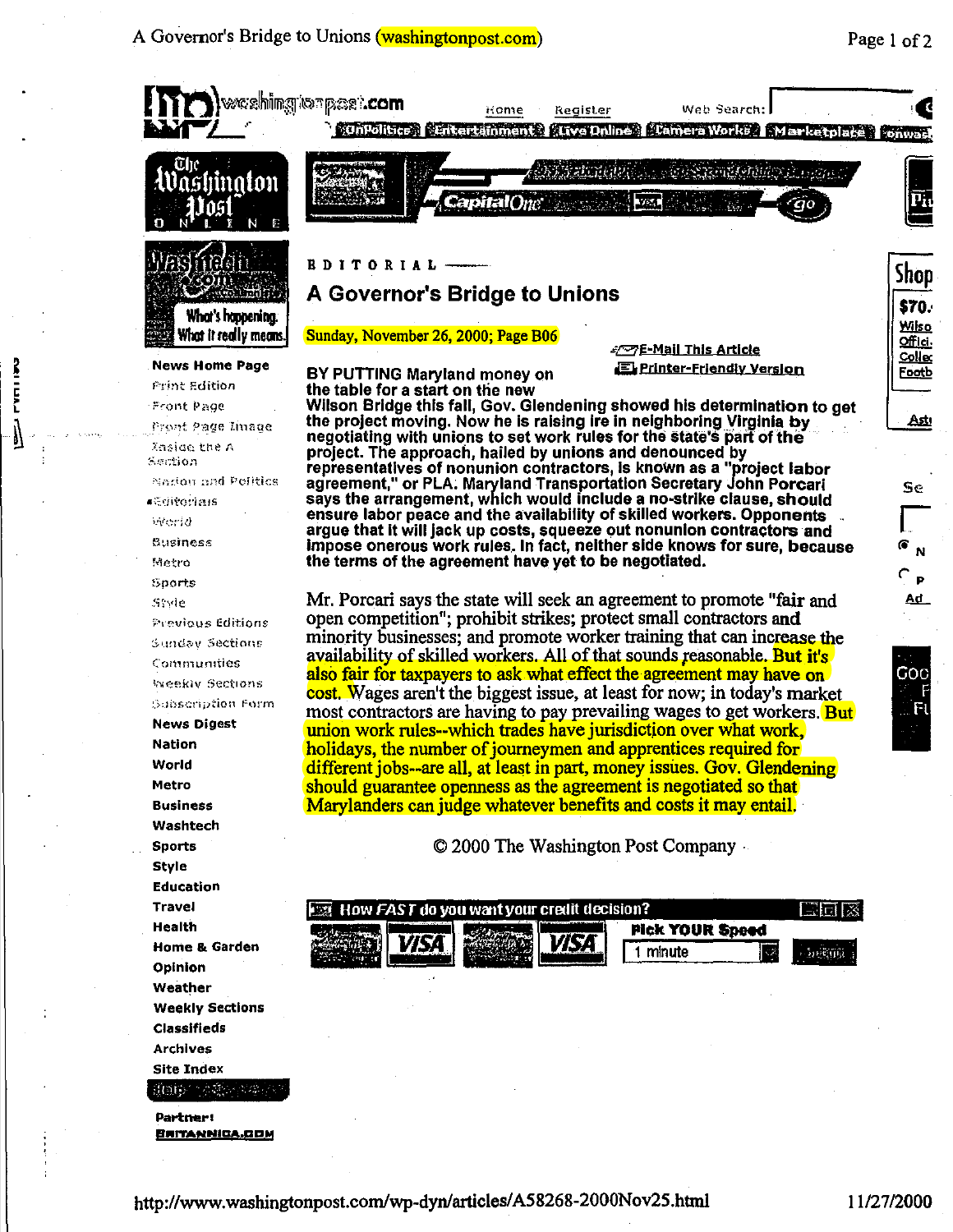Bridge Poker

Page 1 of 2

| timesdispatch<br>.com |
|-----------------------|
|                       |

Nov 25, 2000

' il '

.,

## **Bridge Poker**

In seeking a union-only Project Labor Agreement (PLA) for the Woodrow Wilson Bridge, Maryland Governor Parris Glendening is cashing in his chips with Big Labor and ignoring a labor contract's flaws.

A PLA stipulates union-only labor In return for a no-strike contract clause. ·

Richmond *Times* Dispatch

Engineers and transportation officials estimate the \$1.9-bllllon project- only one-third of which Is on Virginia property - will conclude in seven years (although some have predicted additional years and costs of \$600 million). The federal government will pick up \$1.5 billion of the tab; Maryland and Virginia have agreed to finance the remaining \$400 million.

But Glendening's chips are down. According to an October 18, 1998, Washington Post story, he had received "at least \$127,750" from labor unions during his razor-thin gubernatorial victory (at the time, still weeks from Election Day). Also, the AFL-CIO spent more than a half-million on TV ads to help the Free State Democrat's cause. (Labor cronies chipped In thousands more In '94.)

Political payback can be the only logical explanation of Glendening's support of a PLA.

#### Consider:

-University of Baltimore economist Armand Thlelbot released a study concluding that a Wilson Bridge PLAwould fall the five criteria set forth by the U.S. Department of Transportation regarding PLAs. Specifically, union-only labor would Increase bridge costs by \$150 million and reduce "suitable personnel." In addition, strikes still might occur and no labor problems currently exist in the D.C. area that would require a PLA remedy.

-Because of Virginia's right-to-work status, the Commonwealth opposes a PLA, as does House D.C. Subcommittee Chairman Tom Davis of Virginia's Eleventh District and Maryland Congressman Robert Ehrlich, Jr.

-A PLA stifles competition by reducing the number of contractors eligible to bid on the bridge contract: Not all contractors enjoy using union-only labor.

Virginia transportation secretary Shirley Ybarra has it right when she says, Virginia continues to believe the best way to replace the Woodrow Wilson Bridge on schedule and within the project budget is through an open, competitive process that encourages participation by all qualified contractors .... VIrginia has no Intention of paying, directly or indirectly, for Maryland's decision to inflate labor costs through a [PLA].

Build the bridge quickly and efficiently - without the cost overruns union labor often causes. And if Maryland transportation bureaucrats do Ink a union deal, then Virginia should maintain its poker face, call the bluff, and balk at anteing up additional cash.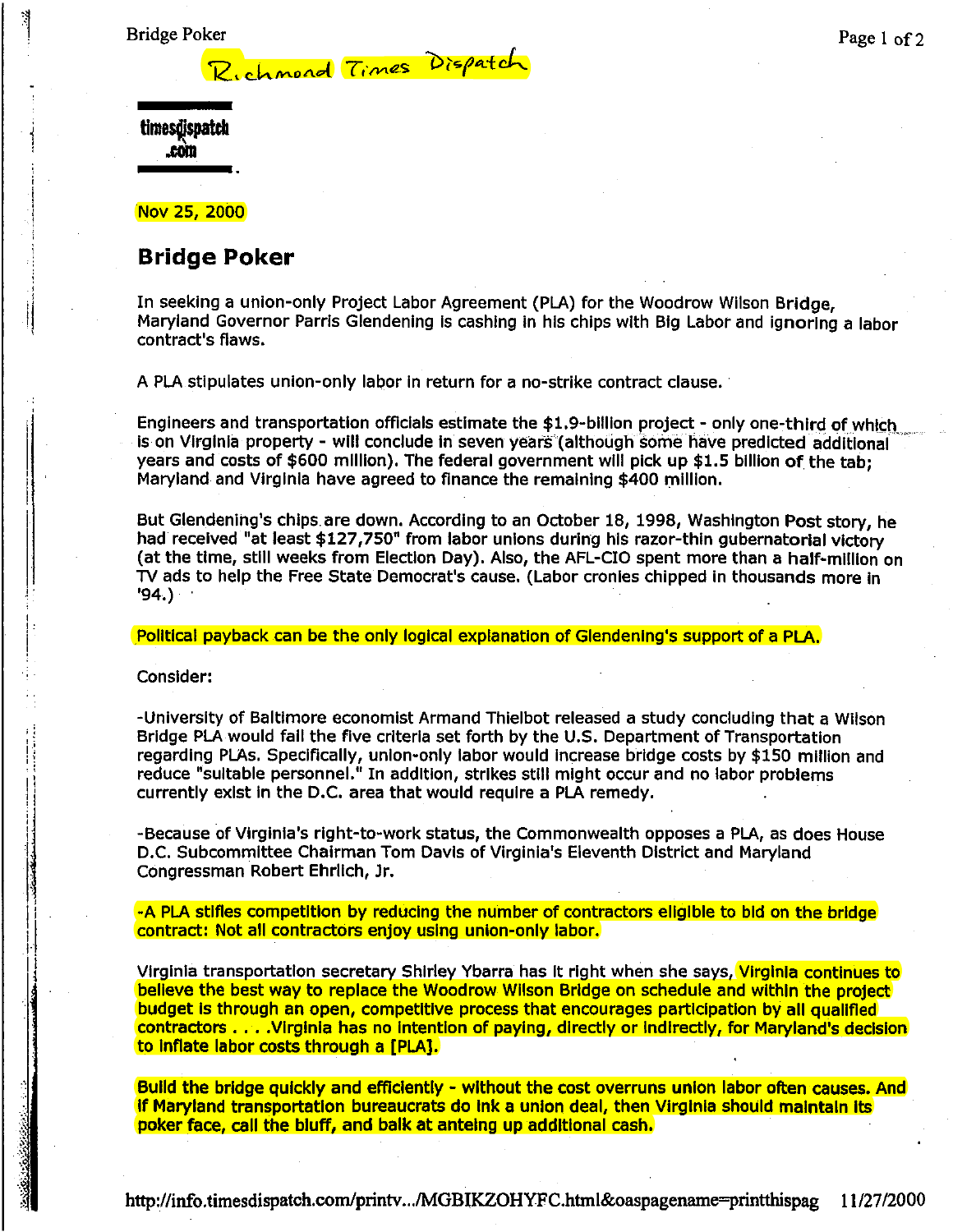### SunSpot.net Unionizing a costly bridge

 $\frac{1}{2}$ 

 $v_{\rm e}$  .

**I** 

I

I

I

I

I

I

**I** 

I

I

I

I

I

I

**.I** 

I

I

 $\frac{1}{2}$ *yww.sunspot.net > Opinion* | **Back to story** 

# **Unionizing a costly bridge**

Potomac crossing: Glendening pushes pro-union work rules that could endanger \$700 million.

BALTIMORE SUN

*"'1/z.o/* oD

GOV. PARRIS N. Glendening could be jeopardizing a new Woodrow Wilson Bridge over the Potomac River by seeking pro-union work rules on this \$2 billion project. ·

The Glendening proposal has enflamed passions in Virginia, a right-towork state that is splitting \$400 million in bridge-replacement costs with Maryland. Virginia Gov. James S. Gilmore III has criticized Mr. Glendening and warned that his state won't pay added expenses that could come with the work rules.

There's a bigger concern, though. Funding for a new Wilson Bridge is at least \$700 million short. Maryland and Virginia want Congress to come up with the extra cash, on top of the \$900 million already appropriated.

But if Maryland imposes a Project Labor Agreement, requiring the use of union labor on its part of the bridge, a skeptical Republican Congress would have a ready excuse for a "no" vote.

Should Maryland be alienating both Viriginia and Congress? Will Maryland taxpayers have to fork over the remaining \$700 million?

Few federal projects have included Project Labor Agreements to avoid strikes. But now the Clinton administration has "strongly encouraged" agencies to implement them.

That wouldn't make sense in Maryland, where 85 percent of highway work is already handled by non-union companies. A PLA could effectively exclude those companies from winning Wilson Bridge contracts, giving out-of-state contractors a bonanza.

A few big Maryland projects -- the Fort McHenry Tunnel and Ravens Stadium -- were built with dispute resolution clauses, known as labor stabilization agreements, to minimize work stoppages. But that's a far cry from a union-only mandate.

Mr. Glendening might win kudos from labor unions for taking this stance, and from a future Gore administration in Washington.

But he may be creating new barriers for Maryland in Congress, and in dealing with Governor Gilmore. That's too hefty a price for buying labor peace.

*Originally published Sep 20 2000*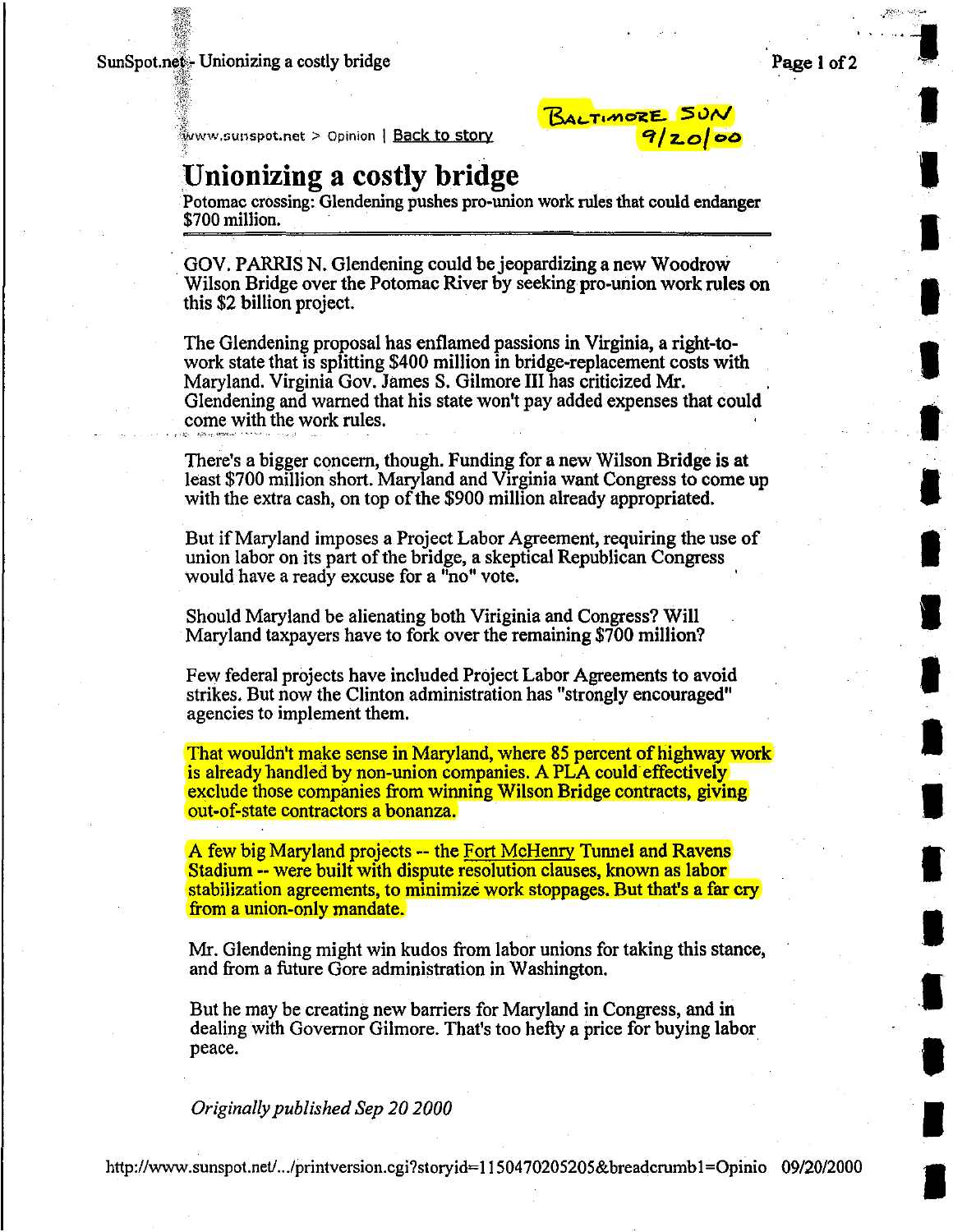**PAGE A16 / TUESDAY, AUGUST 29, 2000 \*** 

## The Washington Times



# No "union only" Wilson Bridge

It's not enough, apparently, that government officials are trying to replace one interstate drawbridge over the Potomac with another one. Now some are trying to increase the roughly \$2 billion cost of a new Wilson Bridge to taxpayers in Virginia. Maryland and the United States by reducing the amount of competition available to do the job.

The Maryland Department of Transportation is studying, with the blessing of Gov. Parris Glendening, a plan to implement a so-called project labor agreement for bridge construction. In effect, such an agreement would guarantee the bulk of the work to organized labor in exchange for union promises not to strike or otherwise disrupt the project.

"God forbid that we have a union contractor working on this [bridge], and somebody strikes the project," Parker F. Williams, head of the State Highway Administration, told the Baltimore Sun. "If there's a way to make sure that doesn't happen, we're ... interested in pursuing it." The way Mr. Williams wants to pursue it is to lock out of the project non-union contractors who could do the work at least as well as their union counterparts and, in all likelihood, at a lower price.

From the perspective of taxpayers, this is less a "labor agreement" than a political shakedown. Why sign a deal that pays a premium to union workers just to get them to abide by a construction

contract to which, presumably, they have already agreed? Because of the implicit union threat to disrupt the work -- through stoppages or even violence - if they don't get the money or work they want. In any other circumstance, one might call such a threat "extortion." In construction work, one calls it merely a project labor agreement.

The Glendening administration's plans to give in to organized labor's demands come at an awkward time for bridge proponents. Already there is a funding shortfall facing the project. Of its \$2 billion estimated cost, the feds have agreed to pick up about \$900 million, with Virginia and Maryland picking up \$200 million each. State officials hope federal, not state, taxpayers will pick up the rest of the tab, including overruns that might result from union-only contracts.

Maryland "may be prepared to make some kind of deal with labor unions that will blow up the cost of this bridge," Virginia Gov. Jim Gilmore said in an interview with WTOP radio. "You have to be very serious about a \$2 billion project, so that the people of Virginia aren't left holding the bag.

One would like to think that government officials in Maryland and in the nation's capital would be similarly concerned. Why leave taxpayers anywhere "holding the bag"? The best way to ensure they aren't is to allow all companies — union and nonunion alike - to compete for work on the Wilson Bridge.